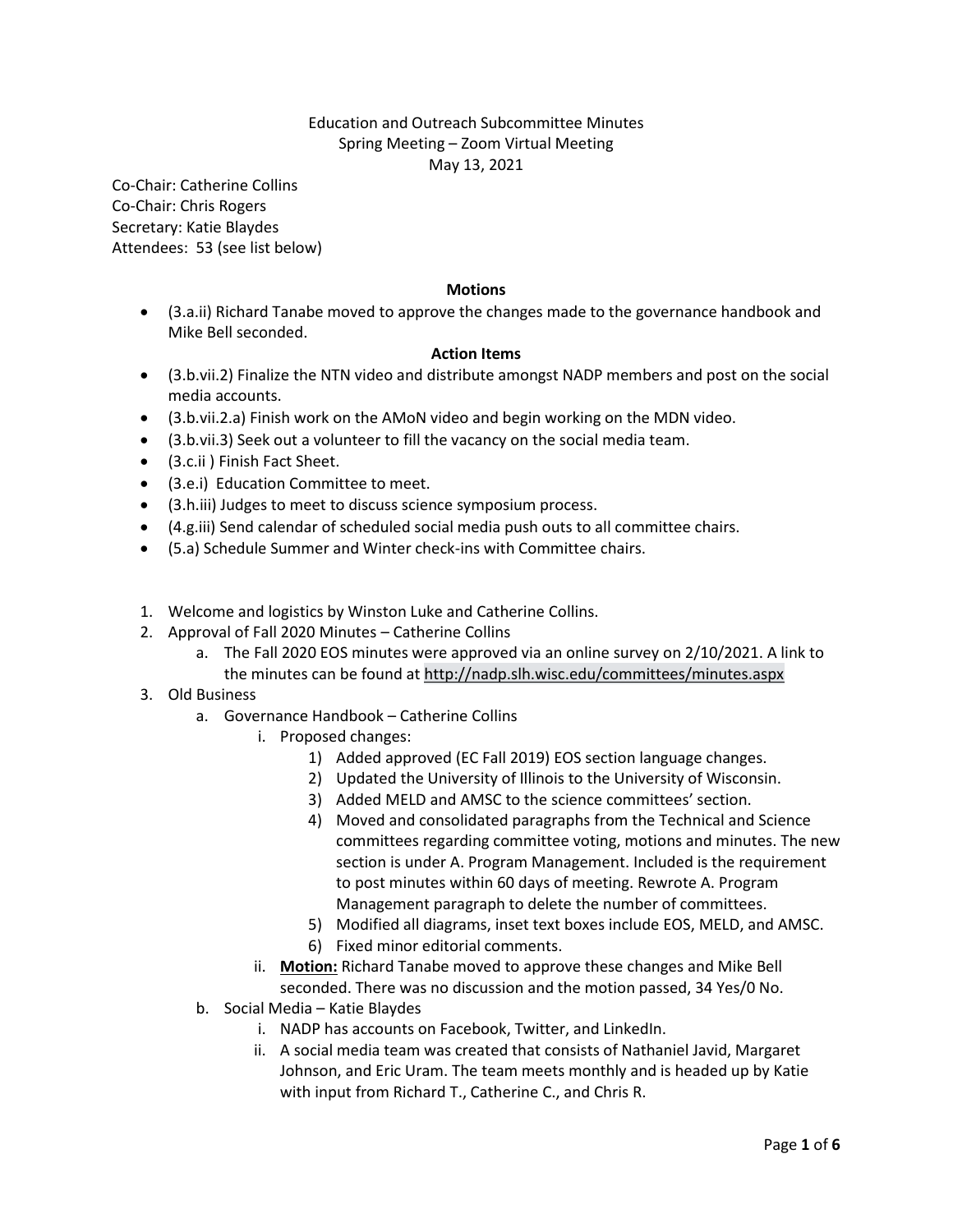- iii. A quick review was given of the scheduled monthly pushouts, where the committees are to provide content to EOS for posting.
- iv. Around 100 posts across all platforms have gone out since the 2020 Fall Meeting.
	- 1) The posts consist of: site birthdays, seminars, publications, other fun, site of the month, meeting information, and NADP reports.
	- 2) A few of the most popular posts were highlighted including: Happy Birthday WI36, April's Site of the Month featuring the Toolik Field Station, a season's greetings from the Abominable Bucket Man, and the TDep fact sheet.
- v. Statistics were presented on the TDep Fact Sheet showing where people were clicking on the link both geographically and by platform. It was noted that this information could be used to target specific platforms when posting content.
- vi. A review of the platforms was given. Facebook is the most popular and has the most interactions. Publications do the best on LinkedIn while Twitter has very few to no interactions.
	- 1) Katie mentioned that the social media team is brainstorming on how to gain more visibility and it's something that the team would like EOS as a whole to think about.
- vii. In the works:
	- 1) A Visitor's to the Site contest was launched May 2021 that will run until the end of summer. Site operators are encouraged to submit pictures of wildlife, groups of people, or other visitors that may come to their site.
	- 2) A preview of a new video series was shown, *The Life of a Sample,* which showcased the sample receiving side of the NTN network. Margaret Johnson did the video filming and editing. This was a draft version, but a finalized version will be coming out soon.
		- a. There are other videos in the works for the AMoN network and plans are being developed for an MDN video.
		- b. A lot of positive feedback was received after the preview.
	- 3) It was announced that Margaret J. had left her role with the NADP to attend grad school. The team is actively seeking a volunteer to take her place. Anyone with interest should contact Katie or any of the social media team members.
- viii. In conclusion:
	- 1) Please follow, like, and share the NADP pages and posts.
	- 2) Send your pictures and ideas to [NADP-Social-Media@slh.wisc.edu](mailto:NADP-Social-Media@slh.wisc.edu) or tag NADP directly using @NADProgram (Twitter)/@National Atmospheric Deposition Program (Facebook).
	- 3) Use #NADP to get your posts included in the NADP thread.
	- 4) The floor was opened to the group for feedback, including suggestions on how to gain increased visibility.
		- a. Donna Schwede asked if we were getting any reciprocity from other organizations. If we are following other groups and retweeting their posts, then they should be doing the same for us.
		- b. Mike Bell commented that along with getting notifications of recent publications and posting them, we also should tag the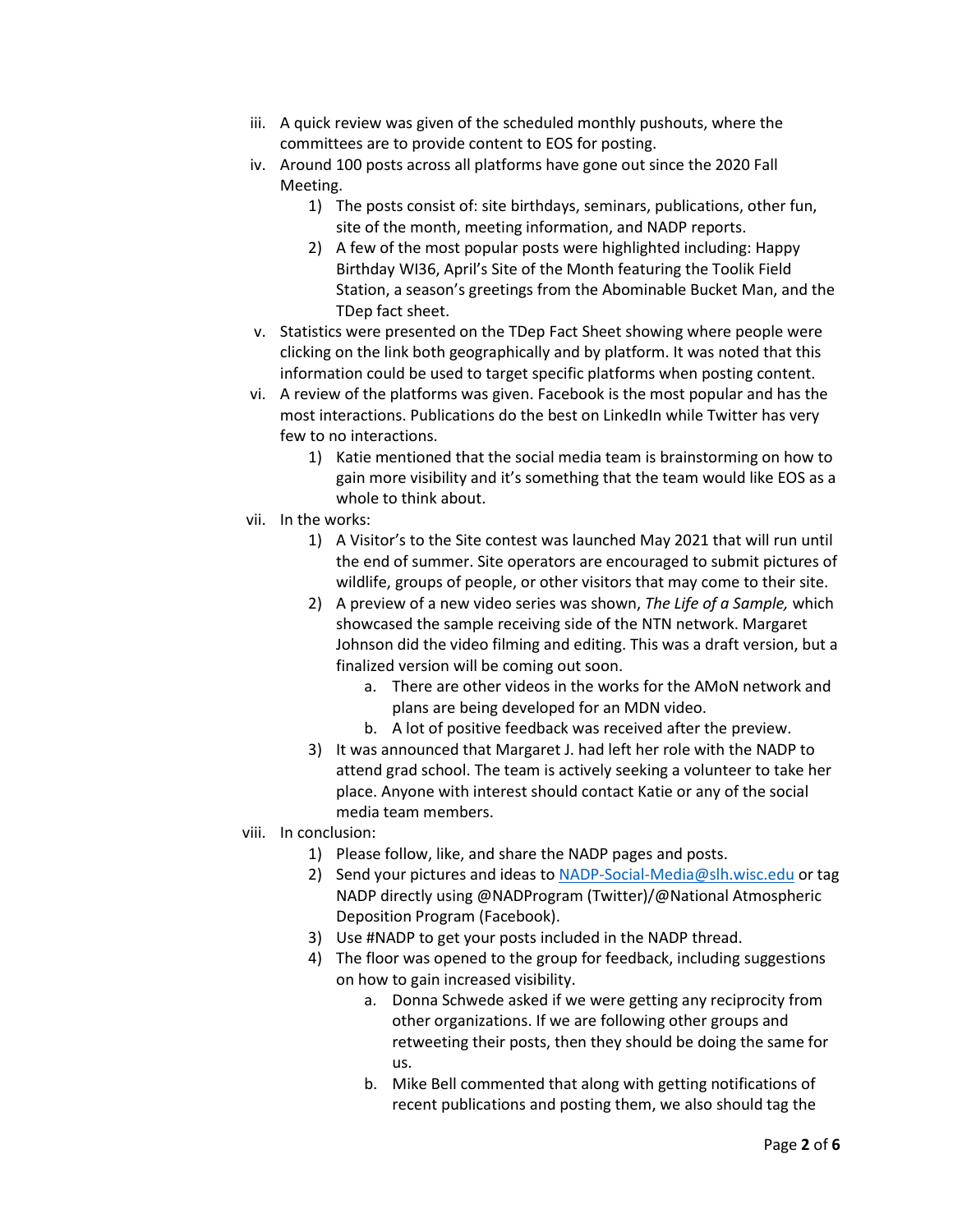author(s). Additionally, tag the organizations that are sponsoring the site that we are highlighting. The national park service also has an Explore Nature account that we could tag. He noted that CLAD could provide some information leading up to their next seminar as way to bring people into the conversation.

- c. Eric Uram commented that we have been reactive in regards to papers coming out. He noted that if people have manuscripts going through the process and they can give us some lead time of when that publication will occur, then that would help the social media team to be more effective with the postings. Currently, we are waiting for Google Scholar to post the publications and sometimes that takes a while after the paper has been published.
- d. Camille Danielson commented great job and that short videos are the way to go!
- e. Kristi Morris thought it would be a good idea to come up with a hashtag in regards to air quality and then collaborate with other groups (e.g. CASTNET, IMPROVE, and other agencies) to start using that hashtag. Then it would be a place where people could go to get air quality social media and we're contributing to that.
- f. Catherine reminded the committees to get their content sent in so that it can be reviewed.
- g. Taylor Macy commented that their agency review process is very lengthy, so having scheduled posts is key to collaborating with the agencies. She tried to retweet the Abominable Bucket Man back around Christmas time and it was rejected because there wasn't enough general information on the post. Having introductory concepts would be helpful. Additionally, in terms of coming up with content, if you Google random holidays during the week or month you can find ones that are relevant to the program (e.g. World Mountain Day, Clean Air Month) and you can find hashtags and get in on the Twitter conversation. She noted that pictures of dogs are very popular and that's what EPA has suggested they do.
- c. NADP Fact Sheet Catherine Collins
	- i. A fact sheet was created to help NADP with marketing. It's a 4 page document that contains sections on:
		- 1) History
		- 2) Membership
		- 3) Data gaps and building capacity in monitoring networks
		- 4) Data quality and availability
		- 5) Highlights networks and lab (NTN, MDN, AMNet, AMoN)
		- 6) Highlights science committees (TDep, CLAD, AMSC, MELD)
	- ii. This is still a work in progress. There are words on the page that will be sent to the committee chairs and exec for review. Once that step is complete, a draft will be sent to the contractor, whose funding has been approved. It's the same contractor that designed the TDep Fact Sheet.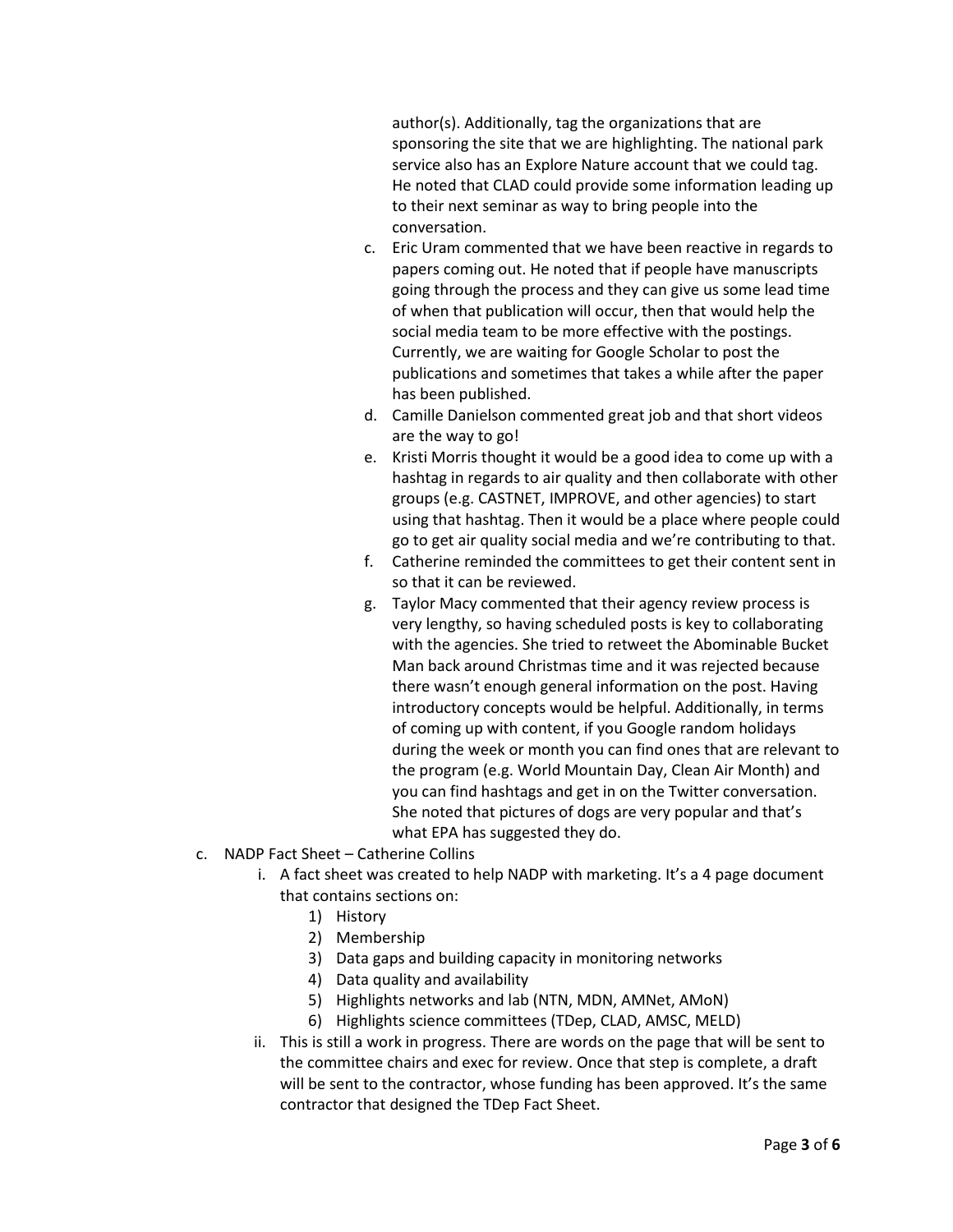- d. Mercury Matters Brochure David Schmeltz
	- i. Mercury in the atmosphere and effects.
	- ii. It's intended to be an education piece similar to the nitrogen brochure. The goal is to lay out the mercury problem and to describe NADP's role in monitoring the atmospheric component of the mercury cycle.
	- iii. David Gay and Mark Olson started the outline and then it was circulated to MELD for review and comment. After that they started to draft content. There were many contributors. The main points emphasized:
		- 1) Why is mercury a concern?
		- 2) What are the effects?
		- 3) Where does mercury come from? Natural, anthropogenic and reemissions are highlighted.
		- 4) Why is atmospheric mercury important?
		- 5) How does NADP measure deposition?
		- 6) Why do we need comprehensive and integrative mercury monitoring?
	- iv. The contributors have a good solid draft that they are reviewing. The plan is to review and update the document in the next two months. They would like to publish this on the web and in hard copy form by the end of the summer.
	- v. David Gay asked about how many they would like to print? David S. responded with around 100. It would be more like a handout for when David G. is traveling.
- e. Education and Outreach
	- i. The team for the education learning module proposal has not met yet. This will be the focus of EOS after the Spring Meeting.
- f. Wikipedia Page
	- i. The page is reviewed bi-annually by the EOS officers to ensure any changes made are appropriate and links are working correctly.
	- ii. There have been 153 page views from January April 2021.
	- iii. 10 changes have been made since the last review in the fall and all were deemed appropriate.
	- iv. As a reminder, if any changes need to be made, including tags, please let the EOS officers know.
- g. Website Update Bob Larson
	- i. DoIT at UW is leading the effort.
	- ii. The new home page now has a carousel that has tidbits of information for each network and a link. They anticipate adding a few other things to the carousel such as general NADP items and news items.
	- iii. It has a similar menu bar as the current website.
	- iv. They are currently making progress with moving the data over. There are some challenges with how the servers interact, but they have a workaround.
		- 1) The ability to retrieve data at this point is very incomplete.
	- v. Still working on committee pages and conference registrations.
	- vi. Bringing over all of the old site photos is not manageable. Bob suggested making them available over a cloud file sharing system.
	- vii. They will most likely still be using the current website for this year's Fall Meeting.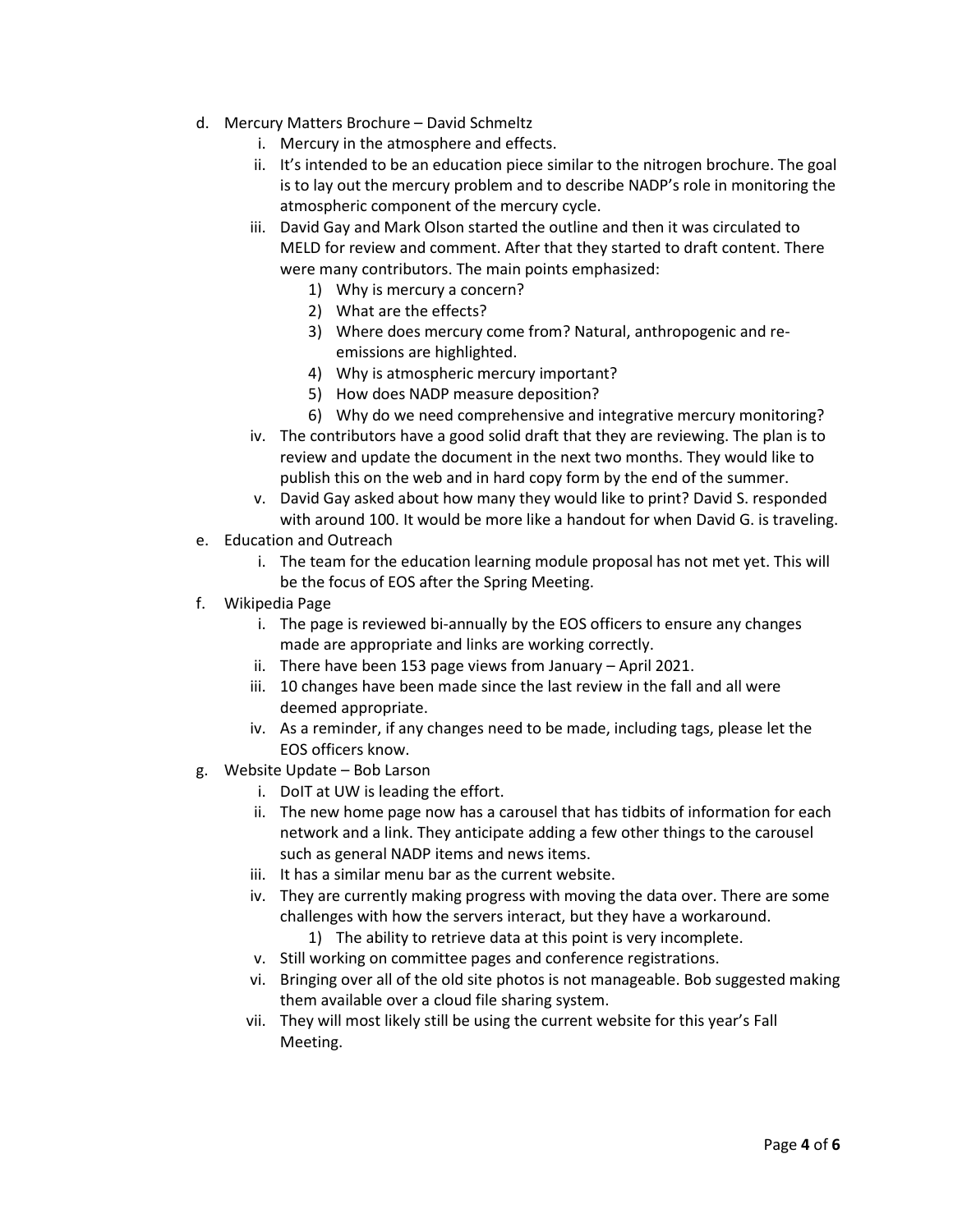- viii. Discussion:
	- 1) David G. asked if they had a goal in mind of when this would go live. Bob replied at this point they don't think they can because of the status of data retrieval.
	- 2) Greg W. asked if they were going to make the urban data available. Will the research sites be made available to data users? It was agreed that this would be a better topic for QAAG or NOS.
- h. Completed Action Items
	- i. AMoN brochure is on the website.
	- ii. Foundation letter is on the website.
	- iii. The Fall 2020 Science Symposium had 9 papers and 10 posters evaluated and the winners will be posted on social media. The judges will be convened for feedback about the process.
- 4. Committee/Lab Outreach Forum updates from the committees and groups
	- a. CLAD Mike Bell
		- i. The seminar series is their main topic currently, and they've appreciated EOS putting out the announcements on social media.
		- ii. They're hoping to put together some content for the next session and provide links to the agencies and scientists.
		- iii. They are in their final review of their critical load synthesis report. Once it's complete they can create a little blurb for posting.
		- iv. They have a couple of projects for over the summer, and once they are complete they'll have summaries to put out.
	- b. TDep Kristi Morris
		- i. They're looking for input on how to best distribute the fact sheet that they put out earlier this year, in terms of educational groups. They had considered the regional planning organizations, groups of states that deal with regional haze, to see if they have a social media presence.
			- 1) Katie Blaydes suggested using the author's list from all the publications recorded using NADP data. We could pull out all of the email addresses linked to universities.
	- c. AMSC Andy Johnson
		- i. He had received the email about June being their month for the scheduled push outs. They do have content in the works.
	- d. MELD Colleen Flanagan-Pritz
		- i. Their focus is on the Mercury Matters brochure.
	- e. NOS Ryan McCammon
		- i. Site operator training is going well. The next one is set for June  $14<sup>th</sup>$ .
		- ii. In terms of outreach they're having issues with site operator turnover. Reaching out to new operators may be key.
		- iii. Richard is doing 1 on 1 training with operators.
		- iv. They are going to initiate an "operator of the year" award as opposed to the time service awards they do every year. They're looking for operators who go above and beyond.
	- f. DMAG Bob Larson
		- i. They've looked at the new website and have had good discussion.
		- ii. A project he has in mind after the new website is launched is an update on the animated maps. He would like to change the format. It's currently done in